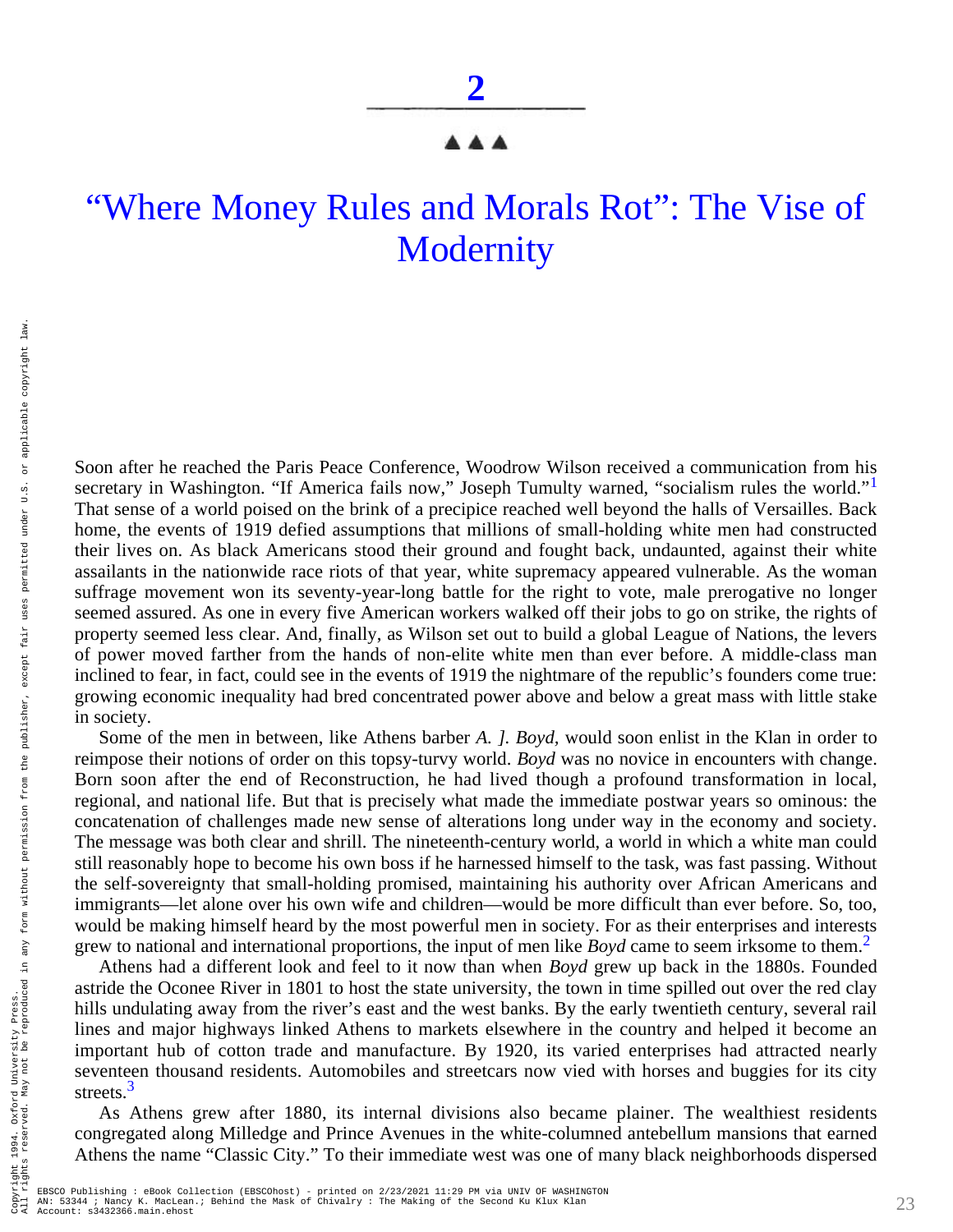through the city. Almost twenty percent of the city's African Americans lived in its congested, ramshackle, usually unpainted houses, considered by white landlords to be "one of the best investments for small amounts of money," Denied the municipal services that white residents enjoyed, their yards held, alongside their chicken coops, outdoor privies and wells and piles of trash that the city failed to collect.<sup>4</sup>

East of this community was the city center. Anchored on the south by the university campus, it hummed with customers and the residents who owned and staffed its shops and offices. Here, too, could be found the nascent commercial leisure industry of movie houses, poolrooms and soft-drink parlors that superseded older forms of recreation like the cock-fighting *Boyd* had once practiced. Among the main patrons of these pool halls and picture shows were white youth from the largely working-class neighbor-hoods of East Athens and West Athens. Those who lived in these communities and labored in the area textile mills knew they were looked down upon by the better-off inhabitants of the city as "more or less poor white trash."<sup>5</sup> In short, Athens's placid appearance masked antagonisms no less potent for being largely mute.

Perhaps, if the turbulence of the late 1910s had remained confined to distant places like Harlem, Versailles, and Petrograd, it might not have so upset men like *Boyd.* But the tumult could not be contained. Dramatic national and international events found echoes in communities like Athens. Klansmen were hardly alone in seeing such connections. "The world is seething in social unrest and disquietude," lamented a group of Athens ministers in 1921; "anarchy overwhelms whole sections." The local press, for its part, asserted connections between the Bolshevik revolution in Russia, the postwar upsurge of rebellion in the United States, and lenient parenting and crime in Athens. The "world," said editor Hugh Rowe, was "reaping just about what it sowed."<sup>6</sup>

Workers' newfound strength attracted some of the most anxious attention, at least from those in a position to employ. The insatiable demand for labor during the war enabled Southern manufacturing workers to more than double their average yearly wages between 1914 and 1919, in the process narrowing the North-South wage gap. By 1920, wages in Georgia hit an all-time high, inflation notwithstanding. Athens' black workers made particularly spectacular gains; wages in the main occupations open to them generally doubled and in some cases tripled. Employers felt keenly the slip-page of their power in this labor-scarce market. Where only a few years before they had sat firmly in the saddle, now they had to tolerate insubordination for fear of losing the workers they did have if they tried to discipline them as they would have in former days. Unable to control the situation themselves, planters and businessmen looked to the state legislature to pass compulsory work laws and punitive measures against vagrants and labor emigration agents.<sup>7</sup>

Among white workers, the most obvious sign of newfound confidence was a spate of strikes and union-organizing efforts in the southern Piedmont from 1918 to 1921. In Georgia, textile workers built unions in Columbus, Macon, Griffin, and Atlanta. Other, traditionally organized, groups also caught the strike fever: machinists, railway workers, streetcar workers, and building trades workers. In four cities, the strikers proved so determined that the governor had to deploy the state militia to overpower them. Mean-while, the number of union members and locals, in Georgia mounted continuously from 1915 to 1920.<sup>8</sup>

In Athens, skilled workers established or reactivated several locals in the 'teens: painters, barbers, typographers, and carpenters among them. These locals then formed a city central federation in 1914. Although no evidence survives of union organizing among local textile workers, operatives at the Southern Mills conducted an impromptu work stoppage when management tried to introduce piecework. "They would starve first," they said. Giving larger import to these local events, the-Athens press bombarded readers with sensational, front-page accounts of battles between labor and capital elsewhere in the South and the nation.<sup>9</sup>

The insurgence of white labor could scarcely be separated from the disgruntlemerit spreading among African Americans, even before the war. Young people especially resented the curbs on their freedom. Many white planters in the Clarke County area thus complained in 1911 that "the younger generation is rapidly becoming unmanageable," attributing their recalcitrance to "a deep-seated dislike of control and discontent with farming life and conditions." An expert in agricultural economics concurred, pointing to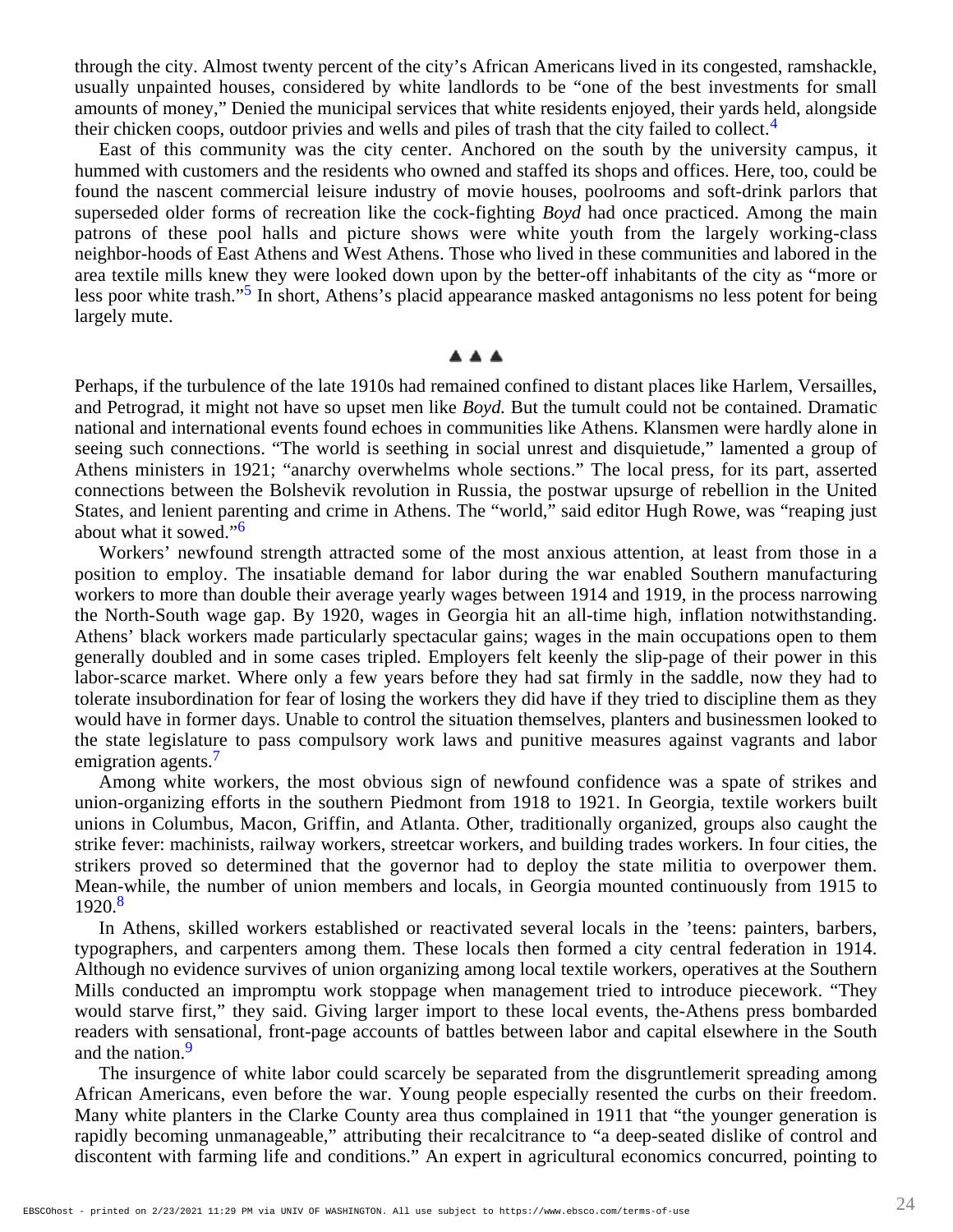"the growing aversion on the part of the negro to supervision. He desires his movements to be absolutely unrestricted," even if it meant less income. That desire was palpable in black families' growing rejection of wage labor in favor of rental arrangements that allowed more autonomy. In town, black women wrested more freedom for themselves and more time for their own families by choosing laundry work over domestic service where possible.  $10$  Such efforts, urban and rural, led many white employers to suspect that black workers were secretly organized. One planter thus cautioned Governor Joseph Mackey Brown in 1913 that they "must be crowded back by some means."<sup>11</sup>

The war brought these antagonisms into the open. Finding Jim Crow in Georgia unions, black workers expressed their aspirations in other ways. Some moved to escape the South's caste system, undaunted by the knowledge that they would face new ordeals in the North. "Negroes are leaving here by the hundreds," marvelled an Augusta resident in 1917. "They know where they are going; they know what they are up against."<sup>12</sup> Those who stayed behind were hardly the docile folk of New South propaganda. Clarke County white employers, both urban and rural, fumed over the boldness of their black employees in 1919. One hotel manager described "such gross indifference ... [as he] had never encountered before." A fertilizer plant manager maintained that his black workers "were absolutely uncontrollable." Before long, he and other local white employers believed, such black workers would "begin to organize." White nerves became so sensitive that they registered changes in blacks' spending habits as political statements. High wartime wages enabled even some poor people to buy such things as silk shirts or automobiles. This "unusually extravagant buying" irked establishment whites. Some griped that blacks spent twice as much on cars as they did on war bonds. $^{13}$ 

But the bravest statement of black aspirations came in politics, as some pushed to open a second front in President Wilson's "war for democracy": below the Mason-Dixon line. In March of 1918, for example, over a hundred African-American Atlantans signed and put into mass circulation a letter vigorously demanding the rights they declared due them as "sovereign American citizens." They denounced lynching as "worse than Prussianism" and condemned the "discrimination," "humiliation," and "segregation" their people were daily subjected to as "a violation of the fundamental rights of citizens of the United States." Most dramatically, they attributed these "brutalities and indignities" to the way Southern whites had "filchfed]" the votes of black men in an "effort to re-enslave us." Finally, the signers vowed to continue to "exert our righteous efforts until not only every eligible black man but every eligible black woman shall be wielding the ballot proudly in defense of our liberties and our homes."<sup>14</sup>

In their focus on the Great Migration and the Harlem Renaissance, in fact, historians of African-American life in these years have slighted the surge of resistance to white supremacy by Southern blacks.<sup>15</sup> Contemporaries did not. "Did you ever know a race to awake as our race has awakened in the last year or so?" ex-claimed a member of the Augusta NAACP. "Augusta is almost a different town. The old spirit of humble satisfaction, of let-well-enough-alone is fast dying out." In the three years after 1916, the number of NAACP branches in the South jumped from six to 155. Together, they amassed a dues-paying membership of over 42,000. For the first time, Southerners now dominated the organization's rank and file. Georgia blacks organized scores of these chapters, not only in cities like Atlanta and Augusta, but also in tiny towns and hamlets around the state.<sup>16</sup>

In 1917, the same year the NAACP came to Georgia, thirtyone Athens residents chartered a branch in their community. The following year, they brought NAACP leader Walter White to town to speak. G. C. Callaway, a member of the local executive committee, gave voice to his co-workers' aspirations. He informed the national office that Athens had a reputation as "the best town" in the state for blacks. But that relative comfort was no longer enough. Callaway looked to the NAACP "to force in to the nation liberty fre[e]dom [and] equality." Everyone, he hoped, would "orginice and join the fight."

Branches in cities took up the cudgels for their rural brethren. The Atlanta NAACP, whose membership reached 1,700 in 1919, prosecuted cases of debt peonage and defended two blacks who had killed whites in self-defense. Harking back to the abolition crusade, Atlanta members constructed "a system of underground railroads for … persons fleeing from the cruelty and oppression of the rural communities and small towns." The chapter also undertook a massive, successful voter-registration drive in 1919. In one month, they bought over a thousand new black voters to the polls in Atlanta—more than double the number who had taken part in some past elections. This campaign caused panic among leading whites, who hauled out their white employees to offset black votes. The "solidity" of the African-American vote in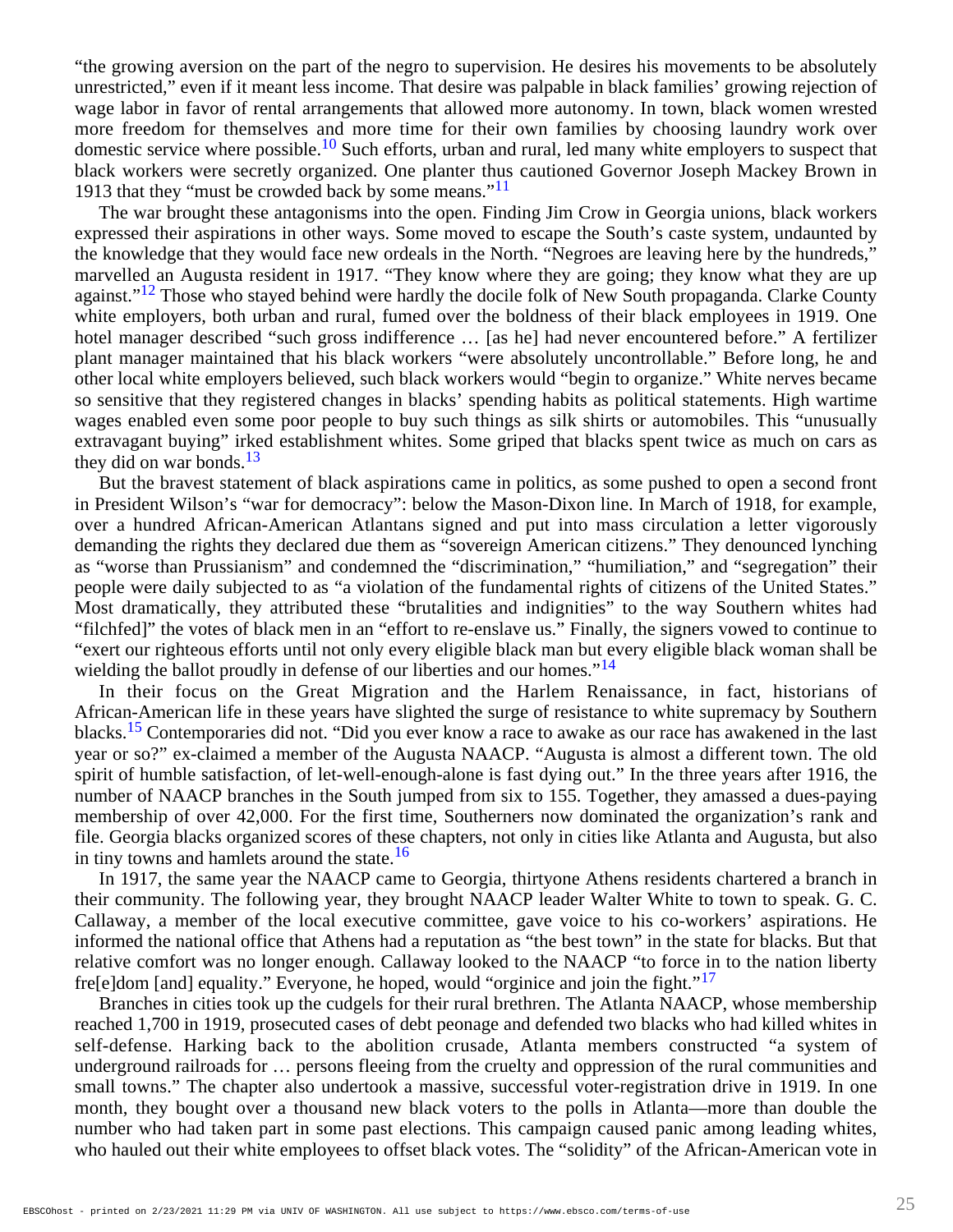the election, as much as the NAACP's forthright insistence that it expressed "definite and long standing grievances," was perhaps behind the legislation proposed in the state assembly the following year to prohibit blacks' voting or holding office at all.<sup>18</sup> The proportion of blacks involved in such outspoken protest was tiny; the challenge their undertakings posed to the status quo was great.

Even more fearsome to racist whites than the NAACP were black veterans of the Great War. The mere vision of an African-American man in a uniform, a symbol commanding respect, could arouse white fire-eaters to violence. But the threat posed by black soldiers was not merely symbolic. Once having experienced an alternative to Southern life, most would never be the same—nor would the communities they returned to. Seventy percent of the Clarke County planters with black employees in the Army reported in one study that the veterans left the farm soon after returning from the service. A majority said that the remaining workers then became dissatisfied as well.<sup>19</sup>

Even federal officials became disturbed about black veterans moving north. "They are inclined to put what they understand to be their rights as American citizens above every other consideration," observed one official in the War Department. Others were not so circumspect. A 1918 military intelligence report described as "a potential danger," not white vigilantes, but the black soldier "strutting around in his uniform" particularly if he was "inclined to impudence or arrogance." If these men tried to act on "the new ideas and social aspirations" they had acquired in France, the author declared (in allusion to rumors of romantic liaisons with white women), "an era of bloodshed will follow as compared with which the history of reconstruction will be a mild reading, indeed." So alarmed was the Division of Military Intelligence over "Negro subversion"—defined as black veterans' fighting "any white effort, especially in the South, to reestablish white ascendancy"—that it undertook a secret investigation to find out whether they had a collective organization to promote their goals. $^{20}$ 

Here, it seemed, was brewing the black rebellion whose specter haunted the white establishment. Not only were black soldiers trained in combat, but it appeared their civilian peers might no longer turn the other cheek, either. This, at any rate, was the message of the race riots of 1919. In them, African Americans fought back en masse, for the first time, against white assailants. Certainly local racists noticed that, according to Athens merchants, black purchases of firearms skyrocketed in these years, restrained only by limited supply. The newly formed Federal Bureau of Investigation became so worried that in 1920 it initiated investigations throughout the South into the extent of gun purchasing by blacks. The reports that came back often indicated either a noticeable increase or that they were *already* almost universally armed with good weapons—hardly a comforting prospect to panic-ridden white supremacists.<sup>21</sup>

The unrest among blacks was serious enough to prompt a small group of liberal whites to action. Several met in January of 1919 in Atlanta to form what would come to be known as the Commission on Interracial Cooperation (CIC). World War I had "changed the whole status of race relationships," an internal account of the CIC's origins later explained; blacks became determined to obtain "things hitherto not hoped for." The CIC identified three different groups among Southern blacks: the "openly rebellious, defiant and contemptuous" leaders to whom "one talks … in vain as to the need for patience"; "below … the great mass of uneducated Negroes" who gravitated more and more toward the radicals' positions; and finally, those "thoughtful, educated Negro leaders" who counseled a need for "patience" yet had a "tendency to despair" at its failure to produce results. White CIC founders sought to isolate radical leaders and raise the credibility of more conservative ones with the mass of skeptical poor blacks by alleviating some of the most onerous aspects of white supremacy. Limited as the goals of the CIC were, its very existence marked a sea change in sortie quarters of Southern white society. In a culture in which, as CIC director Will Alexander rued, many whites still found "killing a Negro less reprehensible than eating with him," CIC committees in hundreds of local communities involved leading blacks and whites in ongoing discussions on how to stop mob violence and improve race relations.<sup>22</sup>

Indicative of the indivisibility of the challenges to prevailing relations of power in these years, adult women and college students proved among the most avid of the CIC's white supporters. Thus, some intrepid young men and women from the YMCA at the University of Georgia met with students from the Knox Institute, a local black private school, in an interracial discussion group—until their leader was driven from the university.<sup>23</sup> From the first meeting of leaders of women's organizations to discuss the war's impact on race relations in 1920, according to Alexander, "the most effective force in changing southern racial patterns has been the white women." Their efficacy came from the way their very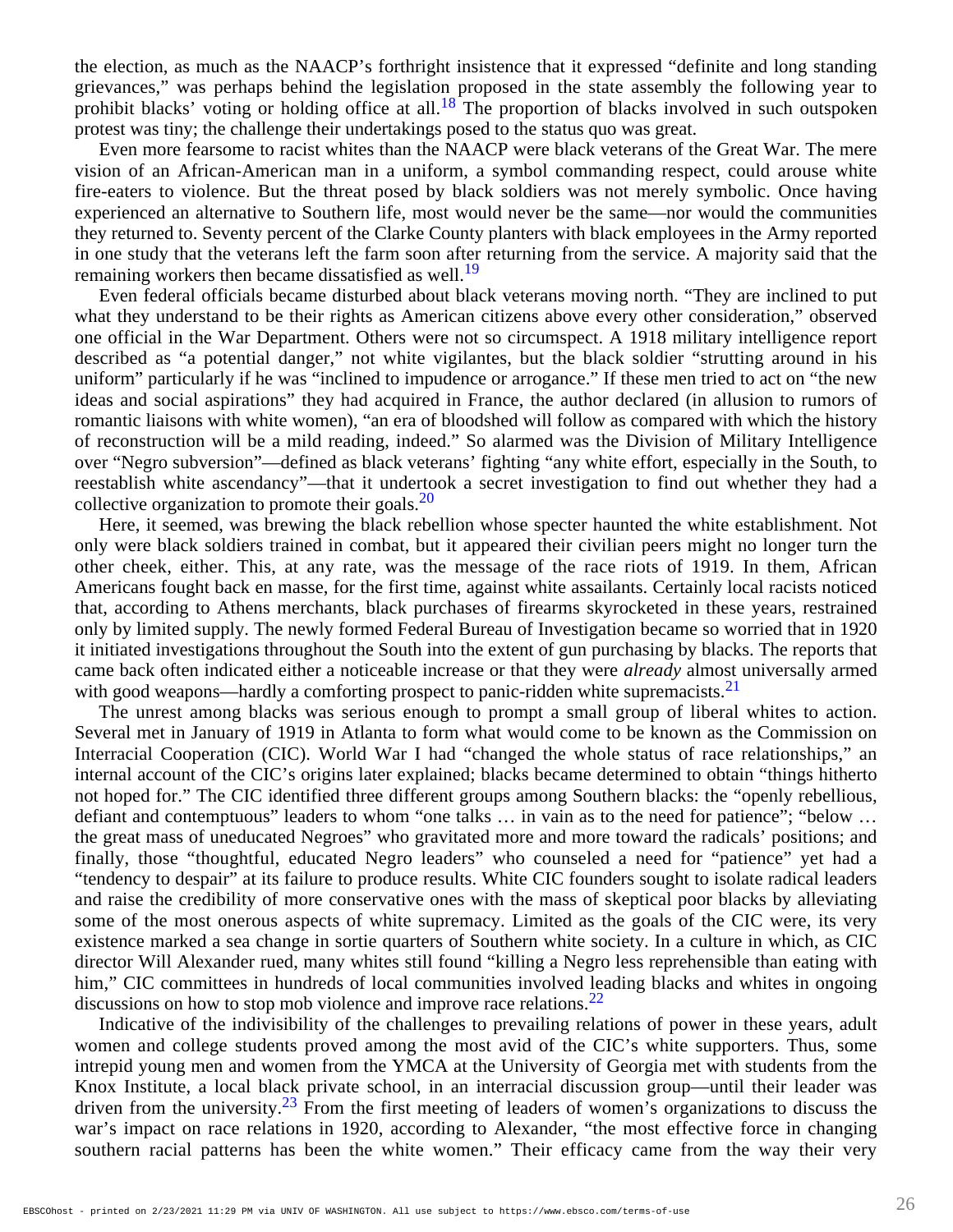participation in interracial work challenged the myth of the "Southern lady" so central to policing the lines between black and white in the South.<sup>24</sup>

Involvement in interracial work after the war betokened a metamorphosis among Southern white women. Among its other markers was a growth in feminist agitation by middle- and upper-class women in the 1910s. The Athens Women's Club joined with society women's groups across the state to demand the admission of women to the University of Georgia in Athens. The Clarke County Equal Suffrage Association, established in 1912, held public rallies and debates to promote woman's rights.<sup>25</sup> Some men, such as local newspaper editor Hugh Rowe, feared that the suffrage movement was breeding "sex antagonism and prejudice." Antisuffragists went further: votes for women would overturn the social order. Still, the "world-wide pull of the feminist movement" seemed irresistible, "neither race, nationality, nor the hostility of man," it seemed to Rowe, "[could] stop it." $26$ 

Feminism's spread both reflected and fueled changes in the everyday lives of young, middle-class white women. Despite the opposition of a majority of the male faculty and the "skepticism" of male civic organizations, the University of Georgia finally admitted women as full-time, regular students in September of 1918. Many male students resisted the change. "Boys did everything to embarrass the co-eds," one contemporary recalled, from boycotting them socially, to swearing in front of them, to denouncing "the evils of women" in public meetings. Yet their tantrums failed. Female students stood their ground. One even publicly defended the recent gains of her sex. She insisted that college training was women's "just right rather than a high privilege bestowed upon them." She pointed out that "most twentieth century girls do choose to enter a profession or industry." They did so in part because they were "unwilling to become economic burdens or social parasites" now that so much work had moved outside the home. "The modern girl," she warned, "will not submit" to the desires of men "who insist on girls being dolls to be flattered arid entertained.… She demands recognition and opportunities for her capabilities."<sup>27</sup> That the writer chose to remain anonymous indicates the opposition such ideas still confronted; that she wrote it at all indicates the willingness of some women to challenge a gender ideology inherited from an older social order.

In this context of redefinition, simple gestures came to denote larger agendas for both sides. Perhaps because new standards of Female dress were the most visible marker of change, they served as a potent symbol in the renegotiation of female roles. Casting off the long skirts and high-necked blouses of their mothers' generation, "business girls" adopted styles at once more relaxed and more flamboyant. Impatient with polite conventions about female modesty, girls from the posh Lucy Cobb Institute in Athens followed their lead. They endured the ritual inspection of their dress length each Saturday morning before they could go to town—only to hike their skirts above their knees once they were out of the matron's sight.  $28$  The significance of young women's determination to shed Victorian attire, denoting as it did also aspirations toward sexual self-determination, was not lost on defenders of female domesticity. Reports circulated in 1921 of a bill pending in the state legislature to fine or imprison women whose skirts ended more than three inches above their ankles. Even the press joined in the outcry. The failure of all such efforts to dissuade young women from baring their knees and bobbing their hair merely confirmed their unruliness in the eyes of those who believed that the "new woman" jeopardized the social order.<sup>29</sup>

Like rising skirts, the rise of smoking among young white women became a controversial issue. Whereas the new dress styles indicated a decline in female sexual modesty, female smoking threatened to dissolve gender distinctions altogether. "French Women," a banner headline in the local press thus proclaimed, "Get Mustaches from Smoking." Although only about thirty Female students at the University of Georgia smoked in these years, they were also the first generation of co-eds. As such, they appeared to many to be the wave of the future. Their insistence on their right to smoke and their defiance of university rules forbidding it no doubt made that future appear ominous to those interested in preserving clearly demarcated gender roles and unquestioned submission to authority.<sup>30</sup>

The very newness of such behavior, adopted as it was in an already turbulent social context, made it seem seditious. Many contemporaries could not believe that a woman who smoked could be a reliable mother, or that a girl who wore short skirts would ever heed a husband's wishes. Only experience could calm their fears. And, in fact, it would be a decade before the fearful realized that these changes did not have the apocalyptic potential they had imagined. In the 'twenties, "girls was shipped off for just any offense," recalled a maid at the State Teachers' College in Athens in the 1930s. "Now they does pretty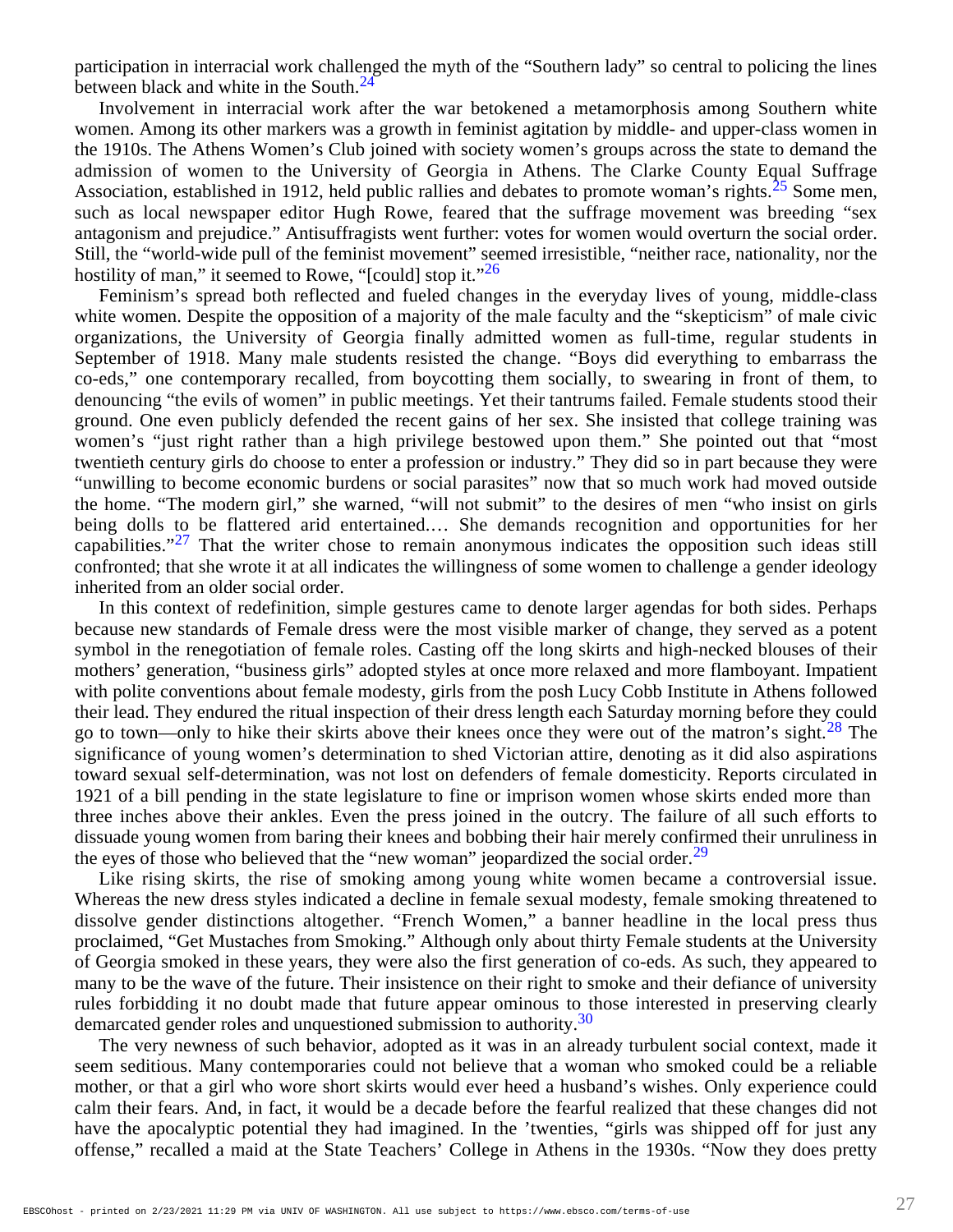much as they pleases. [The school] even provides smokin' rooms for 'em."<sup>31</sup> Until then, smoking, like so much other new female behavior, seemed to pose a grave threat to the social order.

Continuities notwithstanding, young women did expect more from men than their mothers had. When disappointed, they proved more willing to buck the Victorian middle-class convention of marriage as a permanent union devoted to child-rearing. Nation-wide, the divorce rate increased by two thousand percent between the Civil War and the Great Depression, when one in six marriages ended in divorce. While the total number qf divorces per capita in Georgia was about half the number nationally in 1916, *the rate* of increase after the turn of the century was more rapid than in the United States as a whole—notwithstanding the fact that state's courts granted alimony to fewer than one in ten women. In Clarke County, the number of divorces leapt from fifteen in 1916 to forty in  $1922<sup>32</sup>$  Faced with this surge, the local press recoiled from its earlier liberalism. Having defended "the divorce blessing" in 1914 as many women's only means of "escape" from "oppression," after the war the Athens *Banner-Herald* deplored the "divorce evil," called Athens "a little Reno," and referred to its court as "the Divorce mill."<sup>33</sup>

Its turnaround issued from an astute intuition. Such things as the rise of divorce, feminism, black radicalism, white racial liberalism, and the postwar strike wave were not isolated, random occurrences. These instances of insubordination to old masters were the birth pangs of a new kind of social order, one whose relations of power and culture differed from those of the nineteenth-century world men like *Boyd* and Rowe had been born into. In their eyes, it appeared to eviscerate discipline, stability, and predictability—in short, to undercut the kind of hierarchy from which men like themselves had derived security. $34$ 

## **AAA**

As disturbing as the many challenges to authority was the awareness that they had not emerged from thin air. Rather, they realized potentials created by long-term changes that together weakened the foundations of the nineteenth-century world. By altering the ground families constructed their lives upon, for example, economic development after 1880 began to open up to question previous relations between men and women. On one side, employment apart from the family, more control over their fertility, and easier access to divorce offered women the prospect of greater autonomy. On the other side, economic insecurity, geographical mobility, and the market's takeover of much domestic labor made men more willing to desert wives and children. Taken together, such developments made families less permanent, more contested, and in many ways, different institutions.

Of course, the changes should not be overstated. In hindsight, some of the continuities seem as impressive. Cotton continued to dominate the economy, for example. Although agriculture now occupied a minority of the local labor force, it was still the leading occupation of Clarke County men, as of most Southern men, just as cotton manufacture was the area's leading industry. Most rural people, moreover, still strained to make ends meet. The average annual income for a farm family in a typical Georgia Piedmont county in 1924 was \$591, from which expenses for farm operations had to be paid. As late as 1930, fewer than one in ten Clarke County farm households enjoyed electricity, telephones, or running water. Like their grandparents, most rural people still lived in unpainted houses on dirt roads, drew their water by hand, and travelled by wagon or buggy when need arose.<sup>35</sup>

Whether they lived in the countryside or in town, nearly every group in Georgia still relied on kinship networks for economic survival. Among the wealthy, endogamous marriage practices concentrated economic resources so that they could be mobilized to greatest effect. Among the less well-off, children still counted as net assets rather than debits. Small-farm owners and tenants alike counted on the labor of all family members. The more the hands to tend it, the better the crop—or the bigger the plot, for a tenant household.<sup>36</sup> Like rural landlords, mill managers favored large families and penalized small in their employment and housing policies. "The size of your house," as an Athens mill villager recalled, "depended on the size of your family." From the children who earned wages, to the grandparents who looked after toddlers whose parents worked in the mills, household maintenance required collective effort.<sup>37</sup> Kin also furnished aid no one else would in times of unemployment, illness, or incapacity. Indeed, the support of one's children made it possible to avert what a Savannah unionist described in 1922 as "the terror of Old Age": "POVERTY, and the POOR HOUSE."<sup>38</sup>

Nearly all social relations, in fact, still bore the stamp of an older patriarchal model that subordinated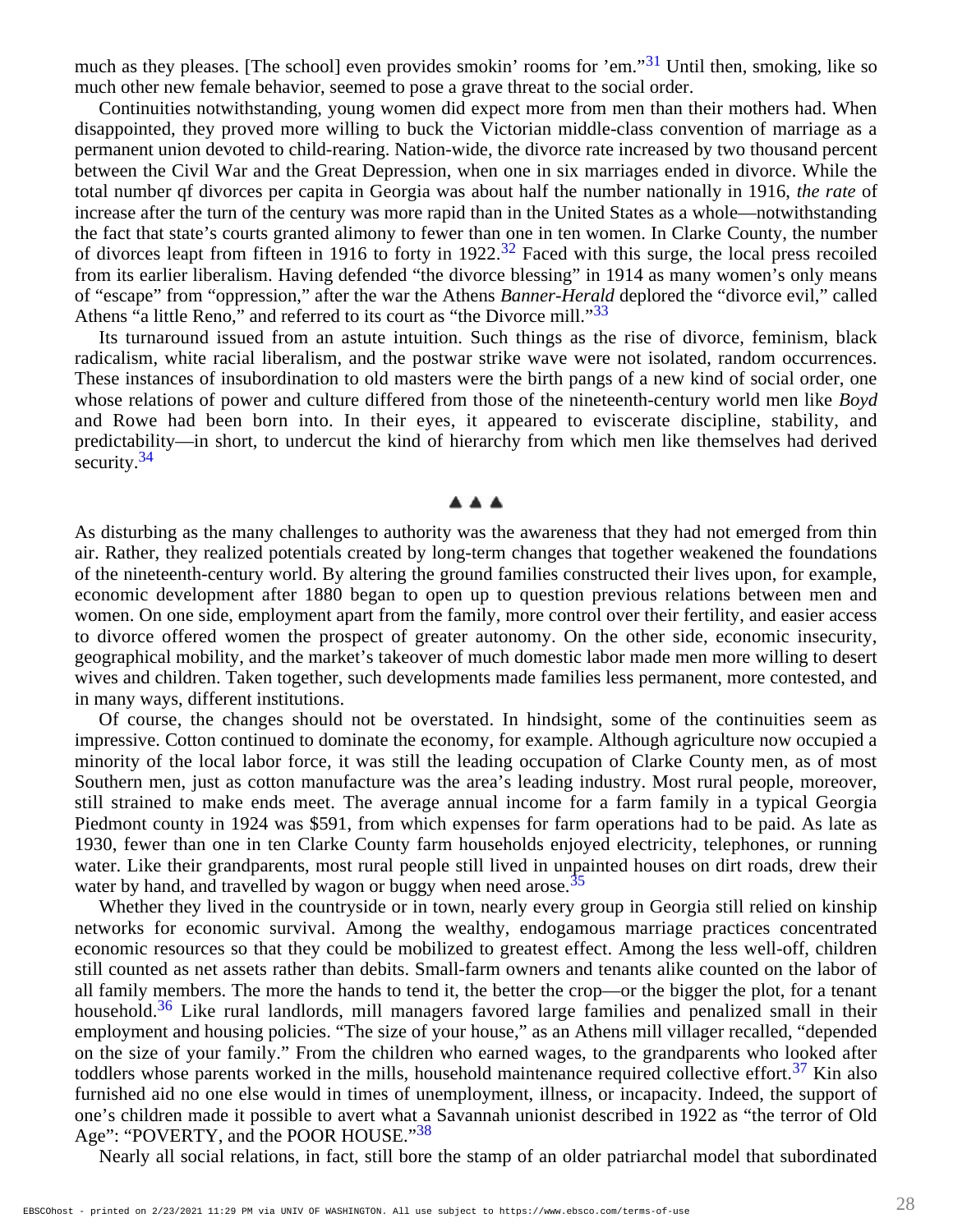individual needs and rights to the welfare of hierarchical collectivities. That model sanctioned private violence in the service of public order. Most important, in the South, was the force used to bolster white supremacy. Lynching illustrated the legitimacy of such force among whites. Between 1882 and 1934, lynch mobs murdered more than five thousand people, the vast majority of them Southern black men. In Georgia, at least 549 people, 510 of them black, were lynched over roughly the same period. Yet, between 1885 and 1922, the state prosecuted only *one* person for lynching.<sup>39</sup>

Violence against African Americans short of killing was still a routine feature of Southern life. The whipping of workers common in slavery persisted into the twentieth century, particularly in rural areas, where physical compulsion remained an accepted tool of labor control. The NAACP received numerous complaints in the 1920s about the killing of black farm hands by white employers or overseers. One Albany, Georgia, minister, in reporting the murder of a black man whose only offense was to have "cursed" his cheating boss, concluded forlornly, "often things like this hapen in this county."<sup>40</sup>

Labor relations in the countryside influenced state penal practice. A few complaints notwithstanding, Georgia prison camps still used whips to discipline their charges in the 'twenties. Some contemporaries—including the editor of the Athens *Banner-Herald* and the American Bar Association's Committee on Law Enforcement—even called for the re-establishment of the public whipping post. A speaker at an annual convention of Georgia sheriffs and peace officers advocated it for "petty criminals," in particular for "men who neglect their families." $41$ 

The paternalistic power wielded by planters was also copied by industrialists. Since many mill villages were unincorporated, they had no democratically constituted public authority. Mill officials owned them and ran them, and hired, paid, and controlled their police forces. Workers who violated the employers' codes of moral conduct, even during their off-hours, stood to lose their jobs and homes. "You didn't have no private life at all," one mill worker later complained. "You could come home and take your pants off and leave one leg on, and they'd tell you about it at the mill."  $42$  Of even more concern to mill owners and their political supporters than illicit sex, drinking, or gambling were strikes and union activity. Especially in the turn-of-the-century South, employer-sponsored vigilantism against labor organizers was extensive and unabashed. It included warnings out of town, beatings, floggings, tar-and-featherings, and  $occasionally$ , outright murder.  $43$ 

Public social control, in turn, derived legitimacy from the power relations of family life. Most whites accepted male dominance as necessary to maintain family order. Wife-beating, although publicly frowned upon in the 'twenties, nonetheless appeared common. Courts treated it lightly when it came before them. Similarly, parents took for granted their right to whip their children. Most also continued to back corporal punishment in Georgia schools, especially in rural areas and small towns.<sup>44</sup>

Yet, for all the continuities, as productive property became more concentrated and the number of people engaged in wage labor grew, Southern society changed in fundamental ways. Where once the class structure of Southern white men had bulged in the middle, now it looked more like the pyramid that its Northern counterpart had become. At the pinnacle of the emerging order stood the economic moguls of the nation, distant figures such as Henry Ford and John D. Rockefeller. Their imitators in Piedmont cities and towns like Athens were industrialists (generally textile manufacturers), bankers, and large-scale merchants. Often travelling in the same circles as this regional elite, if not with the same resources, were college-educated white professionals. At a lower, albeit still respected, rung stood small business owners, managers, salaried clerks, and skilled tradesmen. Finally, near the bottom of the pyramid were unskilled white operatives. Their paltry wages nearly matched those of the black laborers and service workers who filled the very bottom tier. Although far over-represented at the bottom of the heap, African Americans existed in smaller numbers in the middling ranks as well. $45$ 

The countryside featured a comparable hierarchy. Here, too, prospective white smallholders found old avenues to independence impeded by economic concentration, even in the once yeoman-dominated Piedmont. A landlord-merchant class stood atop the rural class structure, presiding over a mass of propertyless blacks and whites. Yet the forms in which the landless sold their labor varied in ways that corresponded to class fractions in town. Racism ensured that the lowliest positions—sharecroppers and wage laborers—would be occupied almost exclusively by African Americans. Lacking farm animals and equipment, sharecroppers constituted, in both fact and law, a rural proletariat akin to the unskilled wage laborers in the region's mills. Renting tenants, in contrast, shared some of the attributes of skilled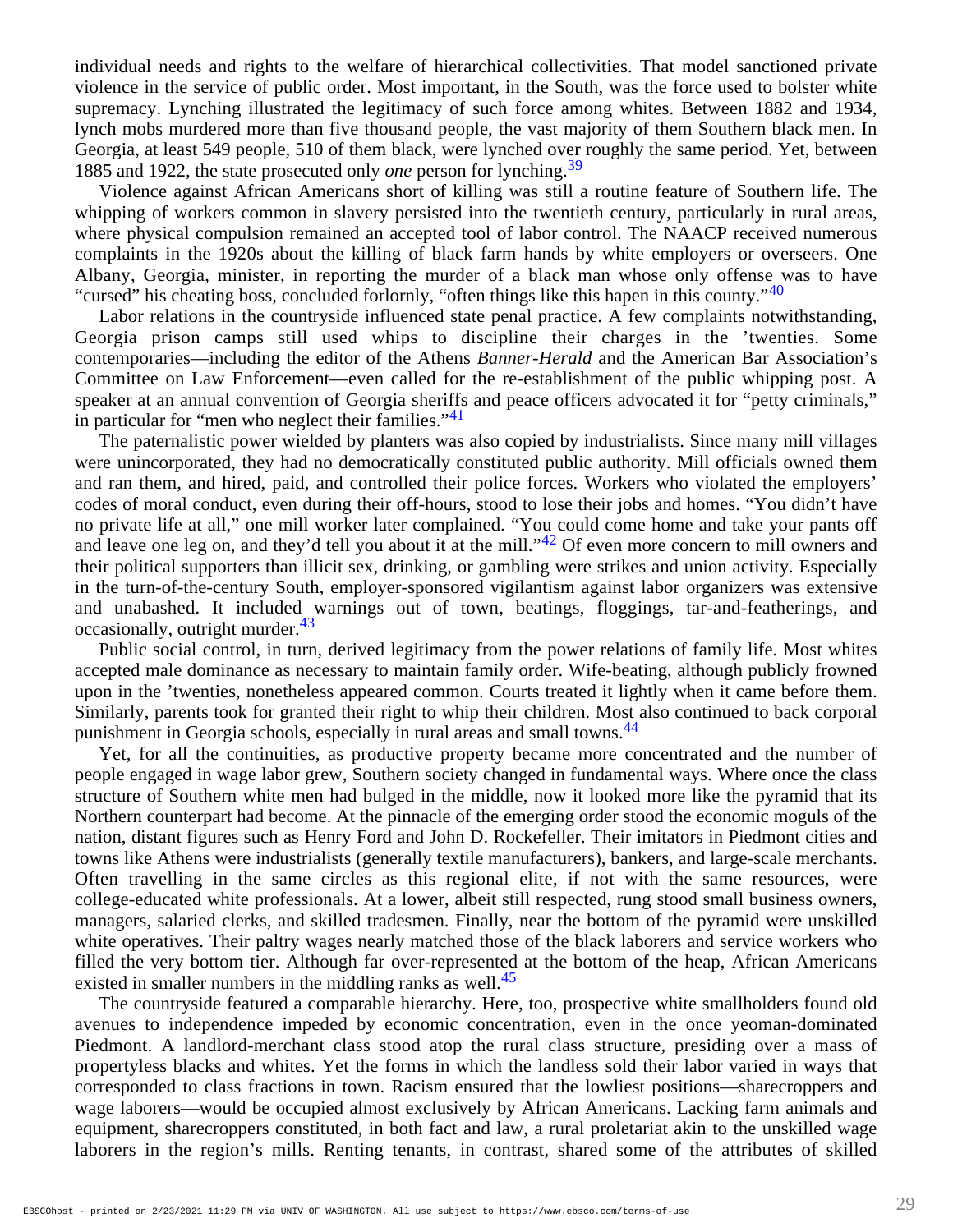craftsmen, such as ownership of their own tools, greater freedom from supervision, and better, if diminishing, prospects for acquiring land of their own. More likely to be white, renters were also more likely to identify their interests with those of small farmers.<sup>46</sup>

Southern society had not always divided on such lines. Farm ownership had remained widespread among whites throughout the nineteenth century. Yet a series of circumstances led the rate of independent ownership to plummet between the Civil War and the World War. Credit being scarce in the South, farmers in need of cash turned—or were pushed by furnishing merchants to turn—more and more to commercial crop production. Reflecting that growing orientation to the market, an orientation made possible by railroads that began to connect non-plantation areas to Northern markets, Clarke County farmers in 1920 planted three times as many acres in cotton as they had in 1880, at the expense of food and other crops. In Georgia as a whole, cotton came to account for two-thirds of the value of all crops by 1920. 47

Meanwhile, acquiring a farm of one's own became a more monumental task for young white men. As descendants multiplied while the land supply held constant, a trend to smaller and less viable farms developed. Young men, in particular, now had to hire themselves out in growing numbers as tenants in hopes of acquiring the wherewithal to purchase farms of their own. Many never would. The proportion of Georgia farm operators who were tenants thus grew from forty-five percent in 1880 to sixty-seven percent in 1920. In Clarke County, the ratio was starker: almost three of every four farm operators in 1920 worked someone else's land.<sup>48</sup>

Developments in town and country were closely connected, since, as one study put it, "the impoverishment of farmers was industrialization's driving force." Manufacturing acted as a magnet for refugees from hardscrabble farms. Athens' population practically doubled between 1890 and 1920, making it one of Georgia's leading mid-sized cities. By then, two-thirds of the county's residents lived in the city proper or in smaller satellite towns. The number of wage-earners and of manufacturing establishments in the county had also more than doubled since 1880. Among the, largest firms were the Climax Hosiery Mill, the Athens Manufacturing Company, and the Union City Thread Mill in East Athens, and in the outlying areas of Princeton and Whitehall, the Southern Manufacturing Company and the Mallison Braid and Cord Mill. As the manufacturing labor force grew to more than one and a half thousand people, the aggregate value of the products they produced grew over fifteen times, to reach over ten million dollars in 1919.<sup>49</sup>

While country life had its drawbacks, mill villages left more to be desired in the view of many whites, especially older men. In place of the self-paced and seasonal if hard work of farming, manufacturing workers endured monotonous workdays and grave risks. Every three to four working days in Georgia in 1921 a worker died in an industrial accident. In Athens, only one in twenty Manufacturing workers worked fewer than fifty-four hours a week in 1919; three in four put in sixty or more hours. "In my young days," an Athens mill worker later recalled, "the life of a mill worker wasn't very long. The close confinement, long hours, lint and dust that they had to breathe, all worked together to shorten their lives."<sup>50</sup>

Whether one lived in town or country, in any case, was becoming less important than what one did. A widening chasm separated mill villagers from their "uptown" contemporaries. The latter included not only the self-styled "better people" as one might expect—the mill owners, bankers, large merchants, and professionals who dominated public life—but also small business people, white-collar employees, and supervisory personnel. Even craftsmen took care to distance themselves from unskilled workers. Having them-selves usually hailed from landowning families, large or small, up-town whites joined planters and independent farmers in disdain for mill operatives. Scorned as "lintheads" and "white trash," their failure to succeed in farm life, according to uptown people, stemmed from laziness, immorality, even genetic inferiority. $51$ 

Mill villagers tended to reciprocate the dislike of uptown whites and express a strong "them and us" consciousness and values of their own. A man born in a mill section of Athens later recalled what it was like to grow up "on the wrong side of the tracks." "The people who had money" in the city were "kowtowed to as if they were kings," while the people in his neighborhood incurred disdain from other townspeople. To reclaim their dignity, he and his friends mocked rich boys, whom parents warned them not to play with, as "sissies." According to one study, mill workers also spurned as virtual traitors those who moved up the ladder to become foremen. Some mill operatives (almost half in one 1930 study) were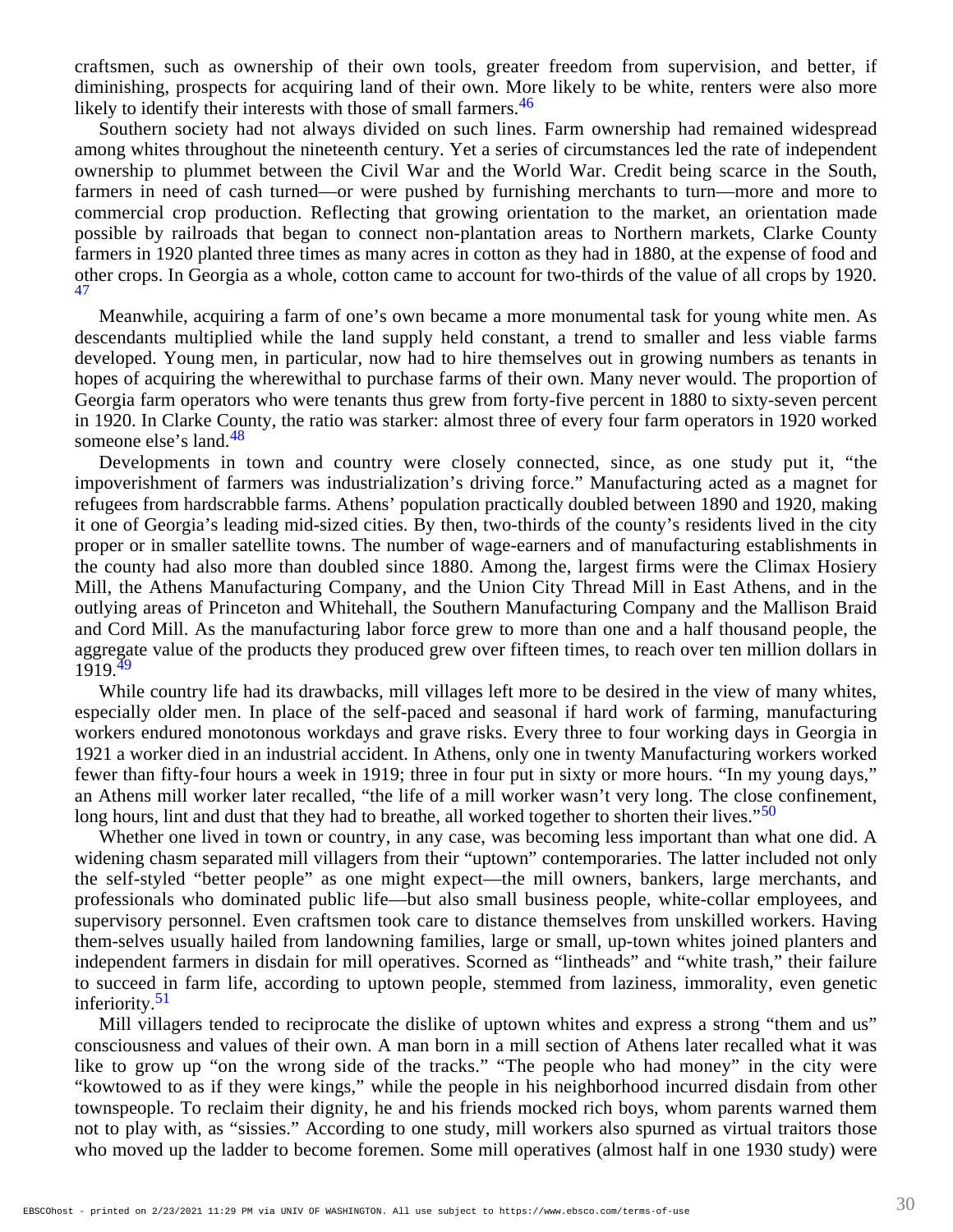in fact favorable to unions, although convinced by the disastrous results of earlier efforts that their employers would never tolerate them. Others resented company housing and "welfare" programs, which used money they believed theirs by right. Still others consistently voted against the wishes of town elites in politics. $52$ 

The segregation between mill and uptown people was extreme, in some ways more unremitting than that between blacks and whites. Mill and town rarely associated at all. They almost never intermarried, they belonged to mutually exclusive clubs and organizations, and they avoided social encounters. The friction between the two groups was so great that the few institutions involving people from both, such as churches or schools in mixed communities, often could not hold social events. In Athens, according to one contemporary teacher, the split between mill children and other children was already unbridgeable by the fifth grade. $53$ 

More than any other group of white wage-earners in the local population, in fact, mill workers most resembled the bogey of Jeffersonian republicans: the Old World proletariat. Their pitiful incomes ranked among the lowest of all manufacturing workers in the United States in the 1920s. Most mill households had to rely on employers for their roofs as well as their wages. Even their churches were usually not their own, but were built and backed by management to mold and subdue them. Moreover, unlike white farm tenants who might acquire land, or craftsmen who might start their own businesses later in life, mill operatives' station was usually permanent. Although many parents desired better lives for their children, escape from the industry was rare. Paltry education and intensive labor ensured that most would lack the resources for mobility. In the elementary school attended by mill workers' children in west Athens in the late 1910s, for example, sixty-five to seventy pupils competed for the attention of the first-grade teacher. Were the overcrowding not enough to discourage learning, the lack of a fifth grade in their school barred these mill children from secondary education even if their families could have afforded the loss of their wages. There was thus much truth to the common saying of mill parents that "there is no chance for the children of such as us." $54$ 

Yet, as economic development closed off some old options for white men, it opened some new ones for African Americans. A step down from landowning, tenancy marked a step up from share-cropping. As whites moved down and blacks moved up, race and class ceased to converge as neatly as they had in the nineteenth century. "The Negroes in Georgia," as one Athens contemporary put it, "can no longer be divided from white people by a sharp line of economic cleavage." While tenants now outnumbered owners among whites, more African Americans owned their farms in Clarke County in 1920 than ever before. For the first time, the number of white and black owners was almost equal:  $180$  to  $163.^5$ 

Another sign of the old system's unravelling was the mounting numbers of blacks who left the country for the city, where they felt less pressure to defer to whites. By 1920, a quarter of a million black Georgians lived in urban areas. Like other Georgia cities in the decade, Athens became a magnet for blacks fleeing rural areas. And here also, black property-holding grew after 1875. By 1913, sixty-three black households owned over one thousand dollars of taxable property. Mary Wright Hill was an emblem of their achievements. The principal of an East Athens school, Hill lived in a ten-room house, married in a posh church ceremony, put all her children through college, and treated her daughter to a tour of Europe. Some of Hill's peers rejected the servility demanded by Southern whites more overtly. At the 1914 Atlanta convention of the Woman's Christian Temperance Union, Athens black women refused to sit in the segregated area the organization's white leaders had designated for them.<sup>56</sup>

The growing self-assertion of the black middle class in fact lay behind the emergence of top-down racial reform efforts such as the CIC. On one hand, the pool of educated and relatively privileged black leaders that now existed in most sizable communities in the South shared many of the values held by their white counterparts, a convergence that made cooperation possible. On the other hand, the very economic restructuring that aided some African Americans in their efforts to move up the ladder also decreased the region's reliance on plantation labor. In this setting, some middleand upper-middle-class whites began to imagine, for the first time, a racial order based less on coercion and more on consent. Corning from universities, churches, newspapers, and some large enterprises in the region's cities and towns, these men and women recognized that without reform blacks would quit the region, which itself could become a backwater. "The danger," explained M. Ashby Jones in one CIC missive, came "from the loss of labor on our farms and from the condemnation of the outside world." Thus, both sides could agree on a strategy that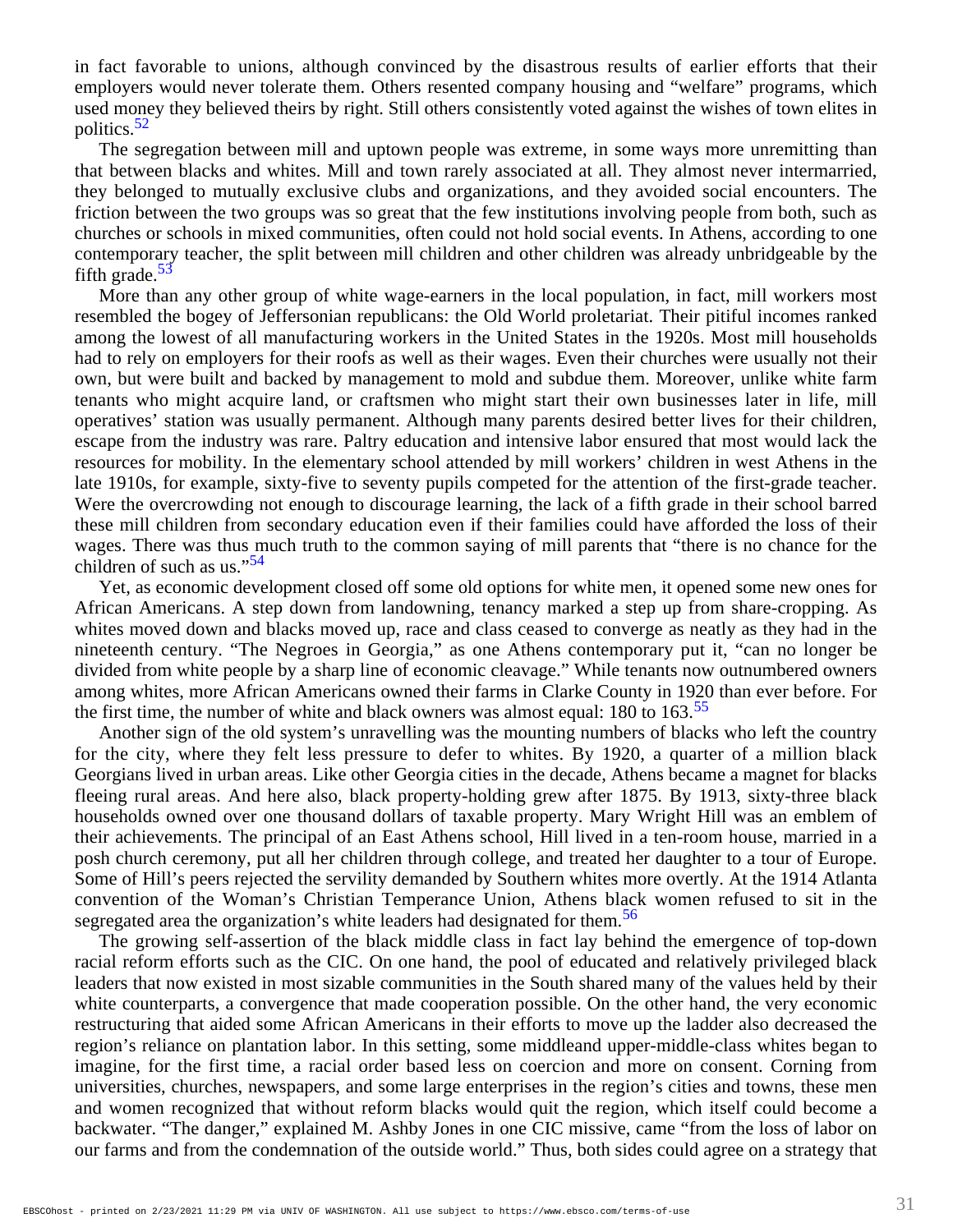brought together the self-styled "best elements" of each race to achieve greater harmony through a process of gradual reform.<sup>57</sup>

Economic change altered the foundations, not only of relations between blacks and whites, but also of men and women and parents and children within white society. Although families remained important economic units, their character changed. Where the quintessential nineteenth-century white family labored under the direction of its male head, now sons and daughters, sometimes wives as well, earned wages in their own right. White women and children had in fact pioneered the movement into the mills in the 1880s, with adult men following only as the farm economy constricted. By 1919, adult women accounted for almost one in five manufacturing workers in the state. In addition to manufacturing, which usually involved them as contributors to family coffers, more and more young white women took clerical jobs and moved out of their parents' homes. By the end of the decade, white women in professional and semiprofessional service in Athens in fact out-numbered those employed in cotton mills. The number of "business girls" living on their own so multiplied by 1909 that the Athens YWCA established a boarding house for them.  $58$ 

More generally, the decline of independent proprietorship undermined fathers' ability to control their children through the prospect of inheritance. Save the minority of farmers who still owned land and the small-business owners and craftsmen with a shop or trade to pass on, by 1920 most non-elite parents in Georgia lacked resources with which to win their children's obedience. Even their houses were rarely their own. Freed from agriculture by the shrinking pool of available land and eager to achieve independence, young people proved the likeliest to leave the countryside for the city. As child-labor and compulsory-schooling laws began to take effect after 1914, moreover, urban adolescents enjoyed unprecedented leisure.<sup>59</sup>

Young women and men in these years in fact helped fashion a new cultural constellation aptly depicted by one historian as "filiarchy." As industry eclipsed agriculture and technological innovation more and more drove the nation's economy, deference to youth increasingly supplanted the veneration of age that had described classic patriarchy. Willingly or not, parents and churches ceded cultural authority to their children's peers and a commercial mass culture. The new pattern, described by some as the displacement of Victorianism by modernism, became plain by war's end.<sup>60</sup>

As it did elsewhere in the country, a heterosocial youth culture began to take form in Athens in these years. Like their peers in New York and Chicago had before them, Clarke County adults witnessed its advent with apprehension. Movie-mania, "dance madness," "joy-riding," and even the newly discovered phenomenon of juvenile delinquency all seemed to express disregard for the authority of parents and disdain for their gender roles.  $61$  Students at the University of Georgia, once quiescent, also became more defiant in the 1920s. Several petitioned the administration to abolish mandatory chapel attendance—on the grounds that it was "boring." Others started a newspaper, *The Iconoclast,* whose contents lived up to its name. Like adults, students began to polarize over issues of gender, sex, and culture. One student leader thus complained to his friends and his diary about how his male peers were "unable to think above their belts." Disgusted by their obsessive talk of women and their "obscene jokes," he was also perplexed by his own fantasies.<sup>62</sup>

White men's loss of power over their own children and wives was accompanied by a loss of leverage in public life. In early nineteenth-century Georgia, as elsewhere in the country, politics was notable for the breadth of participation of white men. Even after the defeat of Reconstruction and the restoration of white rule, non-élite white men—and black men—continued to turn out to the polls in large numbers. If a Republican sweep was ruled out, the Democratic Party was nonetheless far from united. Under its auspices a planter-dominated old guard struggled against challenges from both small farmers and city-based proponents of an industrialized New South. In the late 1870s and early 1880s, these rivalries erupted in the so-called Independent revolt against Bourbon Democratic "machine rule." Later in the decade, the region's rulers faced a challenge from a different quarter, as the Knights of Labor, with its vision of an end to "wage slavery" and a "cooperative common-wealth," made a pitch for the loyalties of America's direct producers. In Georgia, the Knights signed up some nine thousand members in thirty-one assemblies, three of them in Athens.<sup>63</sup>

By far the most momentous struggle, however, was that waged in the 1890s by the People's Party. Prompted by a catastrophic decline in cotton prices and the devastation wrought by the Long Depression,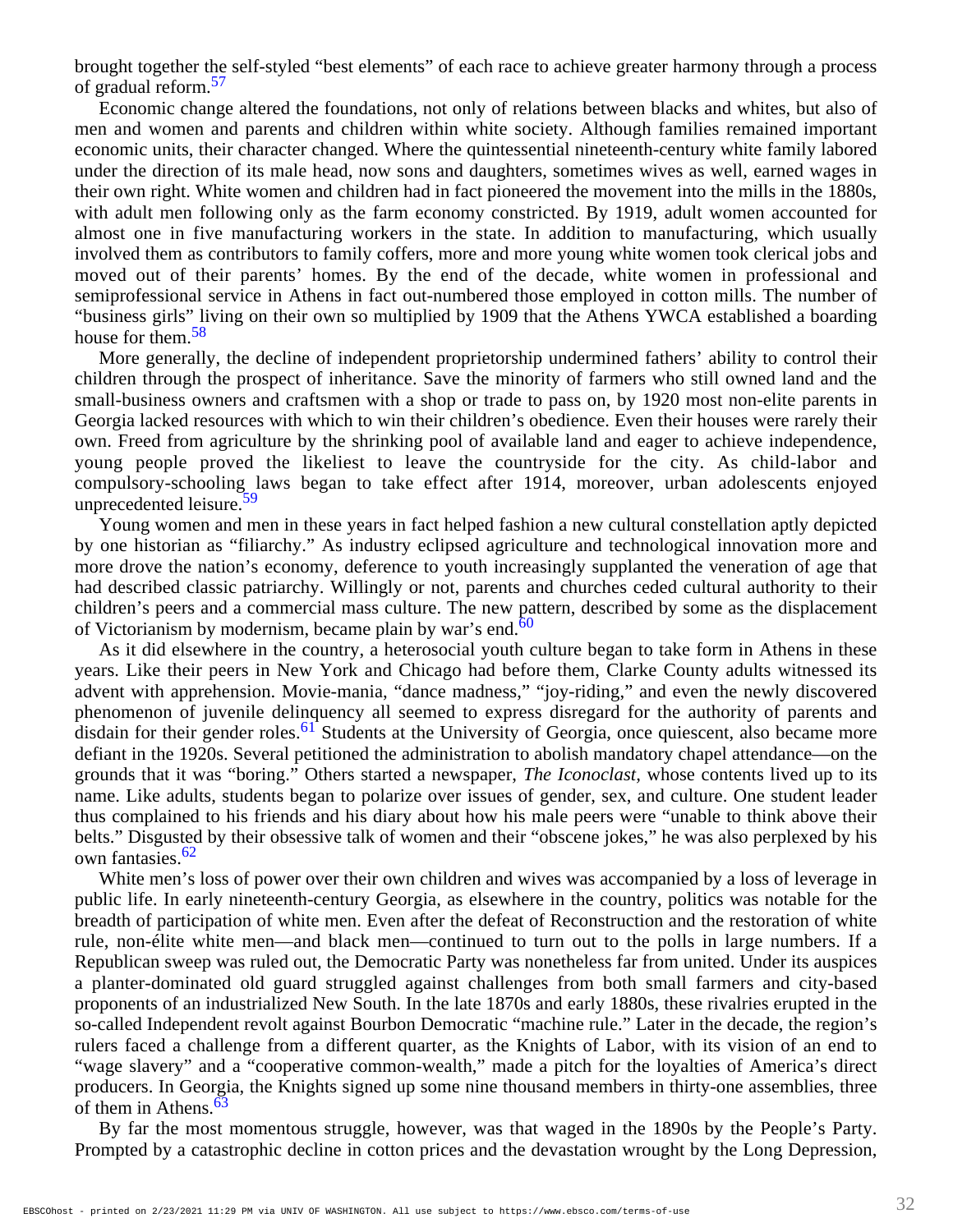Southern farmers began to question the direction of American society and politics. When their attempts to organize producers' cooperatives through the Farmers' Alliance ran aground, large numbers turned to politics. Convinced by talented organizers like Tom Watson and by their own experience in state politics that the Democratic Party was beyond repair, they joined the national third-party movement on a wide-ranging anti-monopoly platform. Worship of the almighty dollar, said the Populists, had corrupted politics and dehumanized society. But their most radical position was an insistence that black and white small farmers shared a common interest in reform.<sup>64</sup>

Within a few years, the People's Party mounted the most significant electoral challenge ever faced by the region's rulers. At least one in three Georgia voters resisted bribes, intimidation, and violence to vote Populist in 1892, an act that cost fifteen men their lives. Two years later, the third party took more than forty-four percent of the state's votes and one-third of its counties. Nearly half of all Clarke County voters went Populist in 1894; some of the faithful even established a Farmers' Alliance Warehouse and Commission Company and a Workingmen's Cooperative Store. But enthusiasm was not enough; by 1896, the People's Party was on the wane. Bribery, fraud, threats, violence, and cooptative reforms by Democratic elites had combined with internal divisions among "the people" themselves to seal the third party's fate.<sup>65</sup>

The defeat of Populism shaped the future of politics in decisive ways. As pragmatic as its white leaders' proposal for alliance with black farmers had been, their willingness to extend it marked a watershed in Southern politics. Bourbon Democrats' understanding of the profundity of this challenge to the building blocks of their political economy was evident in the lengths they went to to defeat the Populists and to prevent such a challenge from occurring again. Across the South, the resurgent Bourbons pushed through legislation to so separate whites and blacks that they might never again recognize common experiences and needs. Over the next two decades, Southern states and localities issued a veritable avalanche of Jim Crow laws and ordinances. Some went as far as to segregate the dead in cemeteries. Even more devastating to black communities and to the prospects for interracial social movements was the related campaign to disfranchise black men—to guarantee the political quiescence that other forms of intimidation had failed to.  $66$ 

Yet, in Georgia at least, planters and Democratic party bosses bent on suppressing challenges from below were not the only proponents of disfranchisement; former Populist standard-bearer Tom Watson also clamored to exclude black men from the electorate. Watson's reasoning presaged the kind of convoluted thinking about class and race that would later characterize the Klan. On the grounds that the Democratic elite used black votes to deter challenges from a disaffected white majority, Watson promised in 1904 to deliver his following to any Democrat who would support a constitutional amendment to disfranchise blacks. Hoke Smith did; with Watson's backing he trounced his competitor by a four-to-one margin in 1906. Two years later, an amendment that took suffrage away from most of the remaining black voters became law. While Watson's campaign to deprive black men of voting rights marked an about-face from his interracial appeal for economic justice in the 1890s the different stages of his career were unified by a common core: his devotion to the interests of middling whites as he understood them. Whereas in the 1890s, the primary threat to them appeared to come from above—from robber barons and conservative planters—as time went on, the challenge from below—from propertyless labor in town and country, especially blacks and immigrants—grew, and Watson turned more and more attention to it.<sup>67</sup>

Yet things did not work out the way he had planned. With black voters pushed to the margins, white politics became less, not more, democratic. Even drastic restrictions on who could vote failed to satisfy the South's governing class. On the contrary, throughout the region a commercial civic elite, led by organizations such as the Chamber of Commerce and made up of substantial proprietors and their allies in the press and professions, sought to limit the range of issues to be decided by the remaining voters. In Athens, beginning in 1913, an elite reform coalition involving upper-class residents and members of the university faculty repeatedly sought to shift the city government away from the mayor-council form inherited from the 1870s to a city commission or city-manager system. Proclaiming the latter "more efficient," they also looked to it to dilute the voting power of working-class and lower-middle-class wards and to ease out politicians without college educations.<sup>68</sup>

By the 1910s, Southern white men outside the seats of power in the economy and government were understandably skeptical about their ability to influence the occupants through the old channels. Regular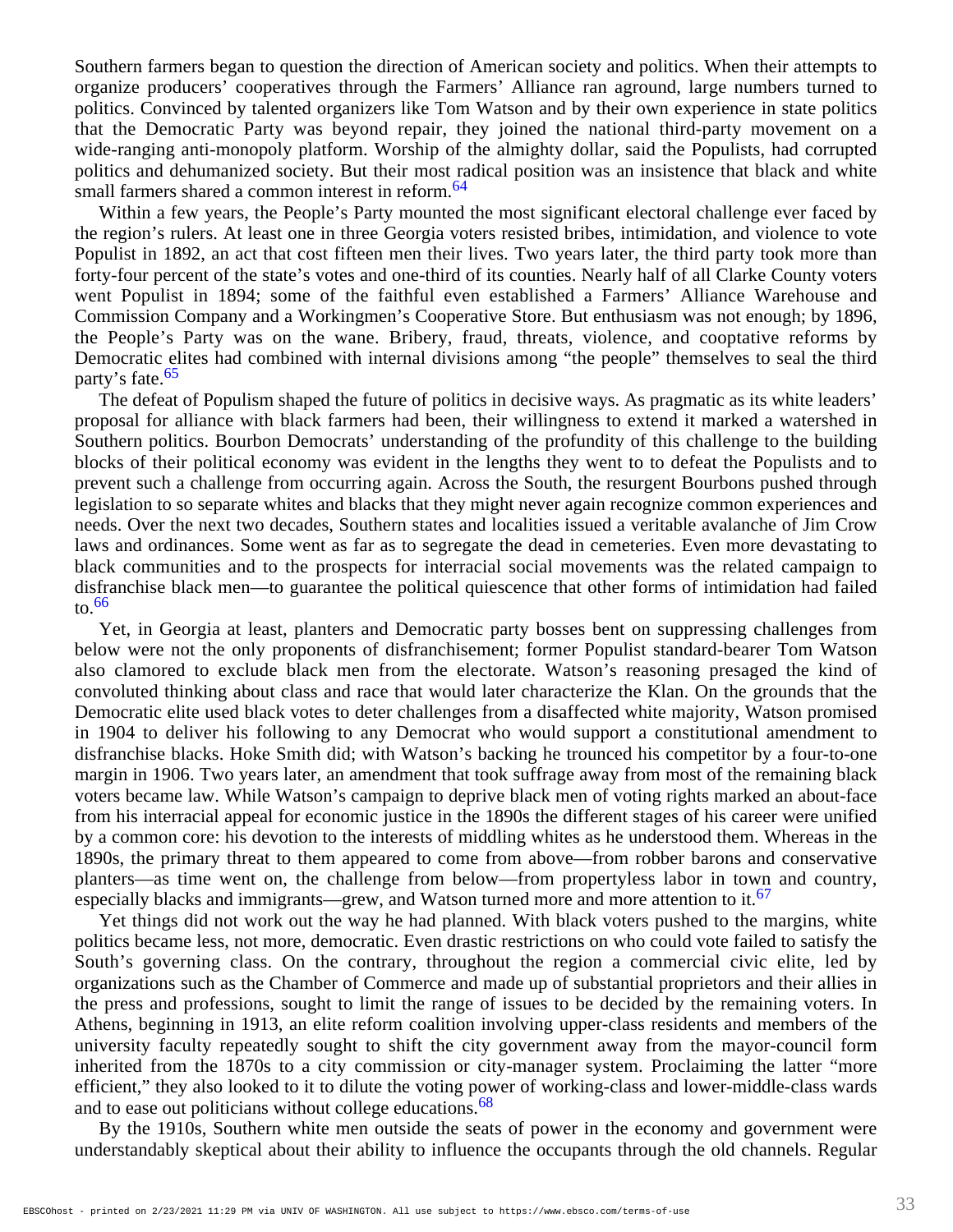elections notwithstanding, politics could hardly be called democratic. Rather, planters, industrialists, and their urban commercial and professional allies together rode herd on the excluded majority, black and white, and the less powerful voters who remained.<sup>69</sup> One resident of Athens, a shoe salesman, thus explained later that he never bothered to vote because "the little man's vote don't count for nothing nohow." In the county as a whole, the proportion of the population who went to the polls dropped'from nineteen percent in 1868 to eight percent in 1920-the passage of woman suffrage notwithstanding.<sup>70</sup>

Growing constraints on popular control of public affairs were not unique to the South, of course. On the contrary, the accession of Woodrow Wilson to the presidency in 1912 culminated a process of sectional reconciliation under way since the Compromise of 1877. Like their Southern brethren, Northern elites were also working to insulate governance from the unpredictability associated with popular participation. Indeed, they invented the new forms of city government that soon spread across the country, and they acquiesced when Wilson imported Jim Crow into federal government offices. Throughout the country, in fact, the central attribute of American politics in the first two decades of the twentieth century was a mounting elitism: the two main parties atrophied, voter participation dropped precipitously, and a rising national administrative bureaucracy filled the vacuum in political decision-making. The "chief function" of the party system inaugurated by the election of 1896, in the words of political scientist Walter Dean Burnham, was "the substantially complete insulation of elites from attacks by the victims of the industrializing process."<sup>71</sup> As the victims lacked means of redress, their frustrations festered.

## **AAA**

Yet, by and large, these frustrations rarely erupted in Georgia in the years between the demise of the People's Party and the Great War. If the economic upturn after the turn of the century did not eliminate anxieties, it did assuage tempers. Such flare-ups as occurred could be put out before they ignited the combustible mixtures at hand. But then wartime economic boom gave way to serious recession in the summer of 1920. Cotton farmers encountered the steepest price dive in cotton history: from 40 cents a pound in July to 13.5 cents in December. Other problems exacerbated the strain. The boll weevil, in the words of Athenian Harry Hodgson, "played havoc with all of Georgia." Over the years from 1920 to 1925, cotton production in Clarke County and its northern neighbors dropped by half to three-quarters; the counties to its south sometimes lost their entire crop. Not for a decade would production recover its former level. In the meantime, the human toll was steep. The county suffered a net loss of over three hundred farms during the 1920s; every fourth farm went under. $72$ 

Cotton being the centerpiece of the state economy, the crisis soon infested other areas. "The truth is" one Georgian concluded a treatise on the spin-off effects of the farm disaster, "we are all as good as busted." "The last three years have been tough ones," his Athens counterpart confided in 1922. "Our businessmen are in a bad plight[,] with the farmers discouraged and in many cases labor leaving the farms." "The South is in great distress," wrote another man; "where the farmer cannot function the merchants, banks, hotels, etc. all go down."<sup>73</sup>

Without cotton, the mills could not run full time. In any case, they had their own problems in the 'twenties, as the introduction of synthetic fabrics compounded the industry's surfeit of national and international competition. Managers responded by cutting production, laying off workers, and demanding more from those who remained. Never again would Athens mill operatives enjoy the wages they had during the war. On the contrary, throughout the Piedmont, anxiety became chronic about what "these hard times" would do to families.  $\frac{74}{7}$ 

Governor Thomas Hardwick in 1922 described the preceding few years as "one of the periods of most profound depression" in all of Georgia's history. It cut a wide swath, as a hardware merchant from Winder observed. "The world is [ajffected by this panic," he said. "The rich and strong are losing fortunes daily and the poor is hungry and homeless." Never before in his three decades of work with farmers, Georgia's Commissioner of Agriculture maintained, had they appeared "so depressed and in such an alarming financial condition" as they were by the summer of 1921. "It is pitiful," bemoaned a South Carolinian; even returning white veterans were "glad to work for 10 cents per hour." In Athens, men who had once had jobs, particularly in the building trades, were by 1922 spending their days roaming the streets "begging and pleading for work."<sup>75</sup>

Some kind of retrenchment was perhaps to be expected in the circumstances, but there was no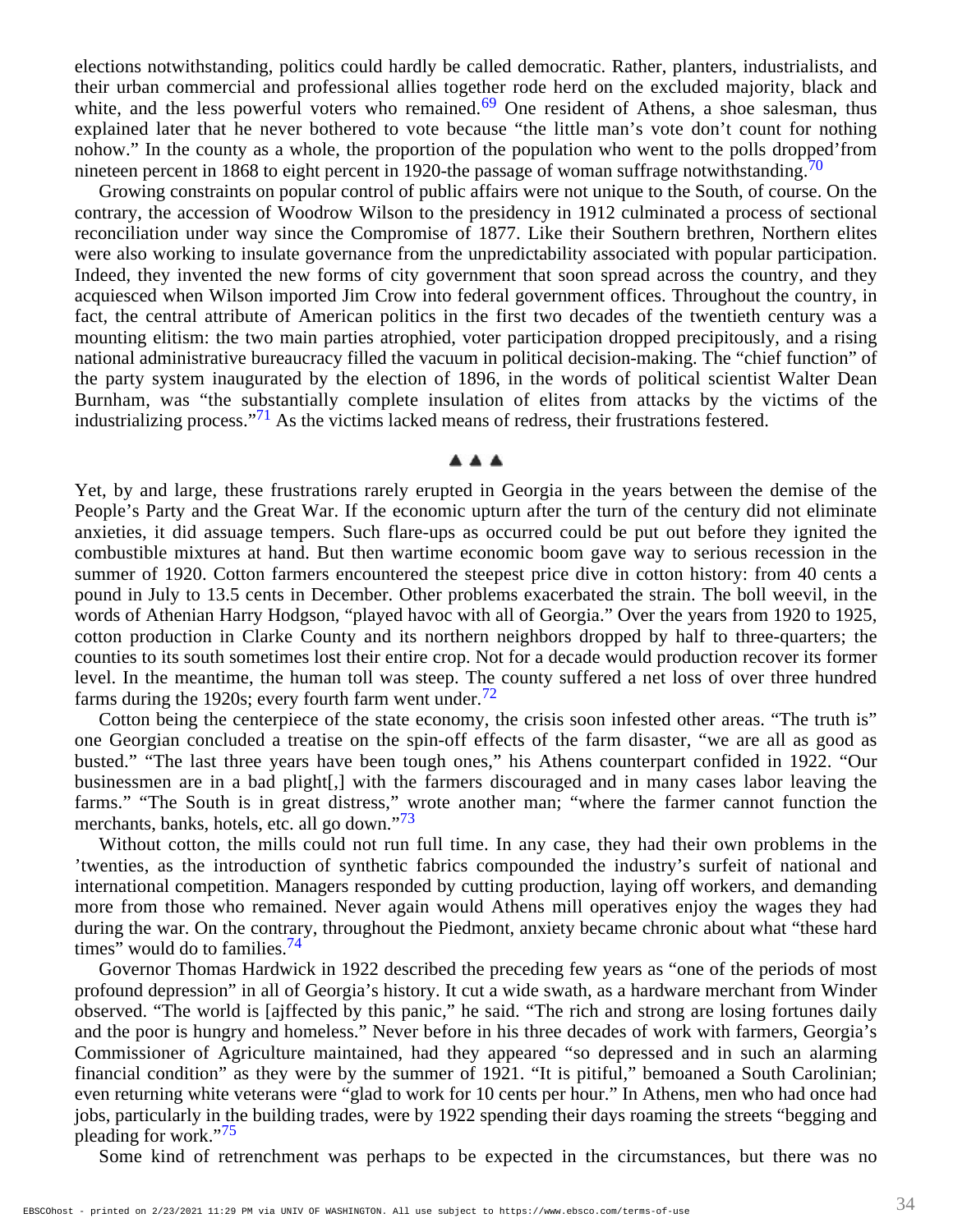consensus about who should bear the brunt. For a time it seemed that, South as well as North, labor might win a larger say than ever before. Or so the tens of thousands who walked the picket lines had hoped. But that possibility was foreclosed in short order by the combination of. government persecution of the Left and a robust open-shop drive. Southern employers, particularly in the textile industry, had a reputation for violent suppression of labor unrest, one borne out by their response to the strikes and organizing drives of these years. From 1920 to 1922, they fought hard to roll back the gains organized workers had made, as did their counterparts in the nationwide effort to impose the "American Plan."<sup>76</sup> The number of union members in Georgia plummeted, and most of the smaller city central labor bodies collapsed. Nationwide, union membership dropped from its 1920 high of over five million to just over three and a half million in 1923; by 1930, the proportion of nonagricultural workers in unions would be about half what it had been in 1920. With labor defeated, radicals driven underground, and liberals demoralized, the government was free to pursue policies supportive of big business, often at the expense of small.<sup>77</sup>

Even the *New York Times* acknowledged in 1920 that the restrictive monetary policies of the Wilson administration and the Federal Reserve Banks had "created a bitter feeling" across the South. "The hand that is feeding the world," one Georgia farmer complained, "is being spit upon." "The people of the whole country are distressed beyond measure with the present situation," complained an Augusta insurance agent. "In a land of plenty … yet the people are almost starving for a lack of money and credit to keep business and trade moving … [while] J. P. Morgan and the International Bankers are governing the country in the interests of big business." A state envoy of the Farmers' Union reported by 1923 "unrest among the farmers ... as wide as Georgia's bound-aries"; it was so profound as to pose "a menace to Georgia's security."<sup>78</sup>

By late 1920, the confidence of non-elite Southern whites in the government was at a low ebb. An Athens lawyer hoped for some measure that would "restore the confidence of the people in Congress, and give them more courage for the future." "Since the propaganda of the war," an elderly minister from Virginia observed, "the folks have lost faith in the 'Powers [that] Be' until their is a state of unrest that is close to the danger line." Even some of those who might be expected to be most loyal to the government grew mutinous. "Tell them to try another war and see where they will land," warned the Commander of the Huntsville, Alabama, post of the American Legion after the defeat of the Soldiers' Bonus Bill. "The flagwaving patriots … can go where it is hotter than it is in Alabama before we will lift a hand again for J. P. Morgan, Standard Oil, and other big interests."<sup>79</sup>

The trouble went deeper than the recession or big business's political influence. The government itself seemed out of control. In so enlarging the power of the executive, Woodrow Wilson had excited time-honored republican fears of concentrated power. One Georgia farmer complained that the people had endured sufficient "autocratic encroachments o[n] our liberties ... to nauseate to extreems during the late war." Thomas Hardwick, one of Georgia's United States senators, likewise condemned the "Beauracracy which has grasped this government by the throat under Mr. Wilson." "I am deeply alarmed," he told an ally, "at the tendency to centralize this government, to enthrone an autocrat, to abandon, one by one, the great fundamentals that underlie and protect our liberties." "It is high time," warned a Single Tax advocate whose ideas would later be appreciated by Atlanta Klansmen, "to stop this temporizing with Wilson or we will be in far worse [shape] than if we had a hereditary 'ruler.<sup>'</sup> "80 Even after Wilson's death, Washington, D.C., presented to Tom Watson a "loathsome" specter of Old World corruption. Evoking "Paris at its worst" in the days of Louis XV, Watson voiced disgust at "the waste, greed, graft, thievery [and] harlotage" in the nation's capital. A Georgia editor of the *National Farmers Magazine* spelled out the logic: "no people may remain free where money rules and morals rot."<sup>81</sup>

Feeling afraid and excluded, tens of thousands of white Georgians turned for leadership to the old Populist standard-bearer, Tom Watson. Himself a rich planter and lawyer, Watson still had a knack for addressing the concerns of middling men. Persecuted by the Wilson administration for his opposition to the government during the war, Watson now appeared a martyred hero to many non-elite whites. In his race for a United States Senate seat in 1920, he thrashed his establishment rivals at the polls. Once in Washington, Watson acted as a faithful outsider. He thundered against the executive office's usurpation of power, against the imperial designs of American foreign-policy makers, against the tight-fisted Federal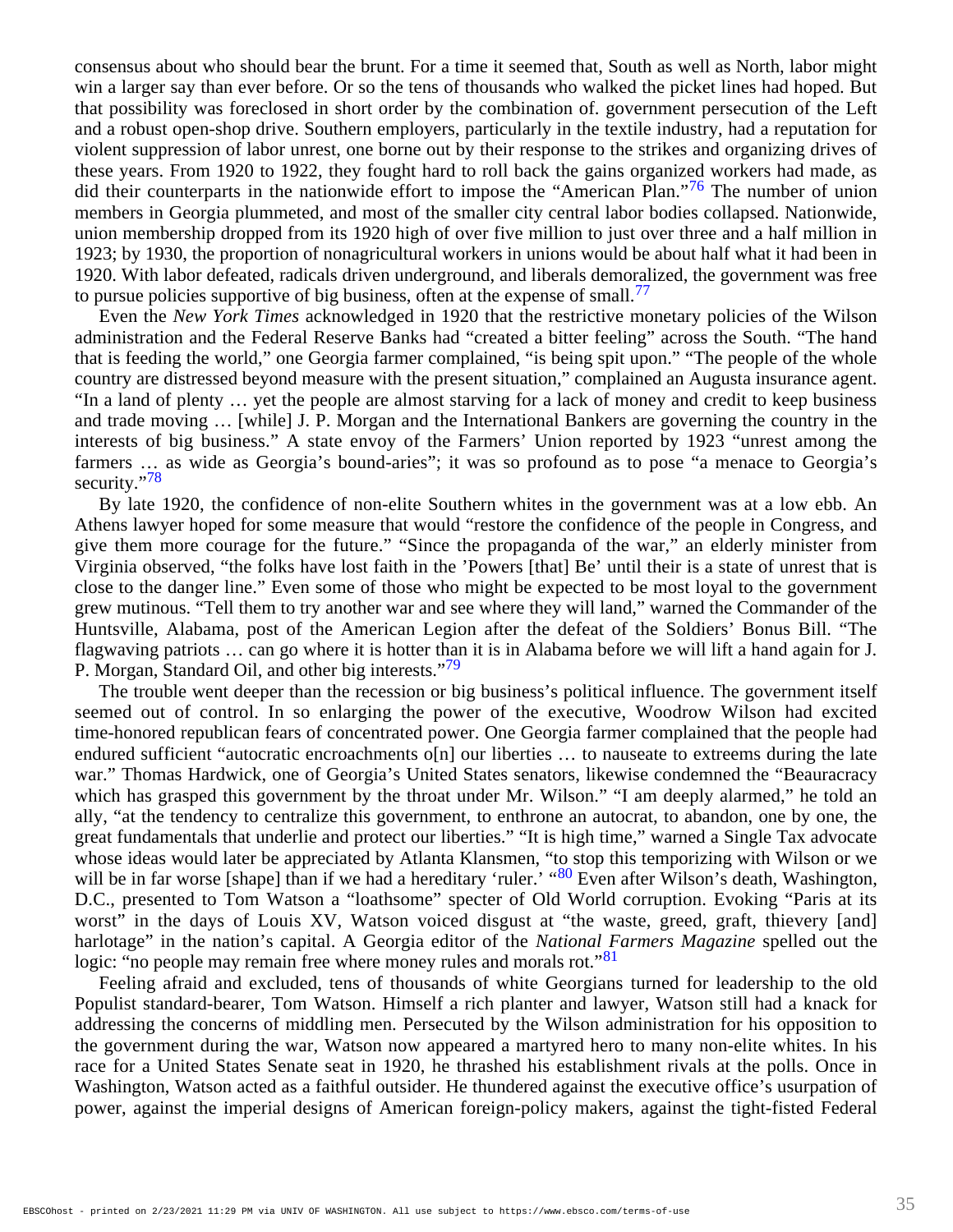Reserve Bank, against the machinations of monopolies—even against the imprisonment of socialists for antiwar activity and against American intervention against the Soviet government in Russia. At the same time, he fulminated against the Catholic menace and fought the appointment of blacks to federal jobs. $82$ 

Watson was hardly alone in his understanding of the problems facing the country. Indeed, it is impossible to understand the Klan's rise without recognizing that vast numbers of people, all over the United States, embraced views like his. White farmers, small merchants, and others wrote to Watson to express gratitude for his efforts and to denounce those they held accountable for their plight. Their primary grievances with the economy, like Watson's, centered on monopolies and high finance. "The farmers are being imposed upon by every class of speculative enterest" complained a representative of the Brooks County Farmers' Union; "this must be curbed if we expect this republic to live." Grocers from Valdosta sought Watson's help against the "meat trust," which they blamed for farmers' problems and their own. Others voiced more directly the old Populist theory of economic crisis; their target was the government and the banks. J. S. Dean of Buchanan, Georgia, thus agreed with Watson's attacks on the Federal Reserve. Dean, too, believed that "the money questian … was the most vital questian." Like the old People's Party, he found the root of the problem not in the economy itself but in "law making since … the laws [are] being made by those who are to be benefited by said laws." Dean complained that "this set of robbers" was using the Federal Reserve to make farmers "poorer year by year and … more & more dependent on those whom the laws protect."<sup>83</sup>

Even some outside Watson's ranks shared these convictions. }. S. Hale of Barnesville, Georgia, made the same complaints to Watson rival Hoke Smith. Capitalism per se was not the problem; like Watson, Hale believed that "money is a blessing when properly used." But "the hoarding" practiced by the "big interests]" was something else. It was "causing wreck and ruin throughout this whole country" and making a mockery of democratic government. The rule of "the money power" had become "more cruel" than that of "the German K[a]iser." Hale hoped for "a Moses to lead the people from under the yoke of bondage." "By the help of God," he concluded, "the people will not crouch and cower to the will of the money kings." $84$ 

This kind of malaise would find an outlet in the second Klan, whose leaders seized on the old Populist analysis and remolded it to their own ends. In Georgia, the connections were not merely ideological; they were personified in Watson.<sup>85</sup> Whether he actually joined the Klan cannot be determined from the evidence available, he did endorse it as "a worthy organization."  $86$  But that the Klan embraced Watson's vision and he theirs, albeit a more pro-labor and civil liberties version (he had, after all, denounced "the '100 percent' idiots"), there can be no doubt. Watson did not merely promote reactionary causes—couched in populist language—that the Klan would later take up, including the disfranchisement of African Americans, attacks on the Roman Catholic Church, tirades against socialism, and campaigns against finance capital tinged with anti-Semitism. He also maintained close and amicable relations with the Klan. He defended the order from congressional investigators in 1921, he helped Klan candidates for public office, he shared his subscription lists with the organization, and he supplied the Klan's official national lecturer with material on how Jews and Catholics endangered the country.<sup>87</sup>

The Klan, in turn, worshipped Watson as a hero of "the common man." One national Klan representative and past ally of Watson described him as "the political genius of our age." Rankand-file Mississippi Klansmen praised Watson "as the most active proponent of true Americanism" for his defense of "liberty and freedom" and his fight against the "papists." After Watson's death, Klan leader E. Y. Clarke offered the organization's sympathies to Watson's widow for the loss of this "champion of right and courageous defender of the downtrodden[,] suffering and oppressed." At least one Klavern of the Georgia Klan was named in his honor, while the state's Grand Dragon described Watson as "beloved" by the members. Perhaps most indicative of the connection, however, were popular perceptions among Klan sympathizers that Watson was a representative of it.<sup>88</sup>

Also indicative of the way the nascent Klan movement would perpetuate and deepen earlier cleavages was the way previous enemies of Watson went on to oppose the Klan. The CIC thus counted among its leaders several men who had fought against Tom Watson in the Leo Frank affair of 1915, such as the ministers M. Ashby Jones, C. B. Wilmer, and Plato Durham. Some representatives of the Democratic political establishment also worked against first Watson, then the Klan. In Athens, Mayor Andrew Erwin urged party loyalists in 1920 to "fight against Watsonism" in the surrounding counties, in the 1924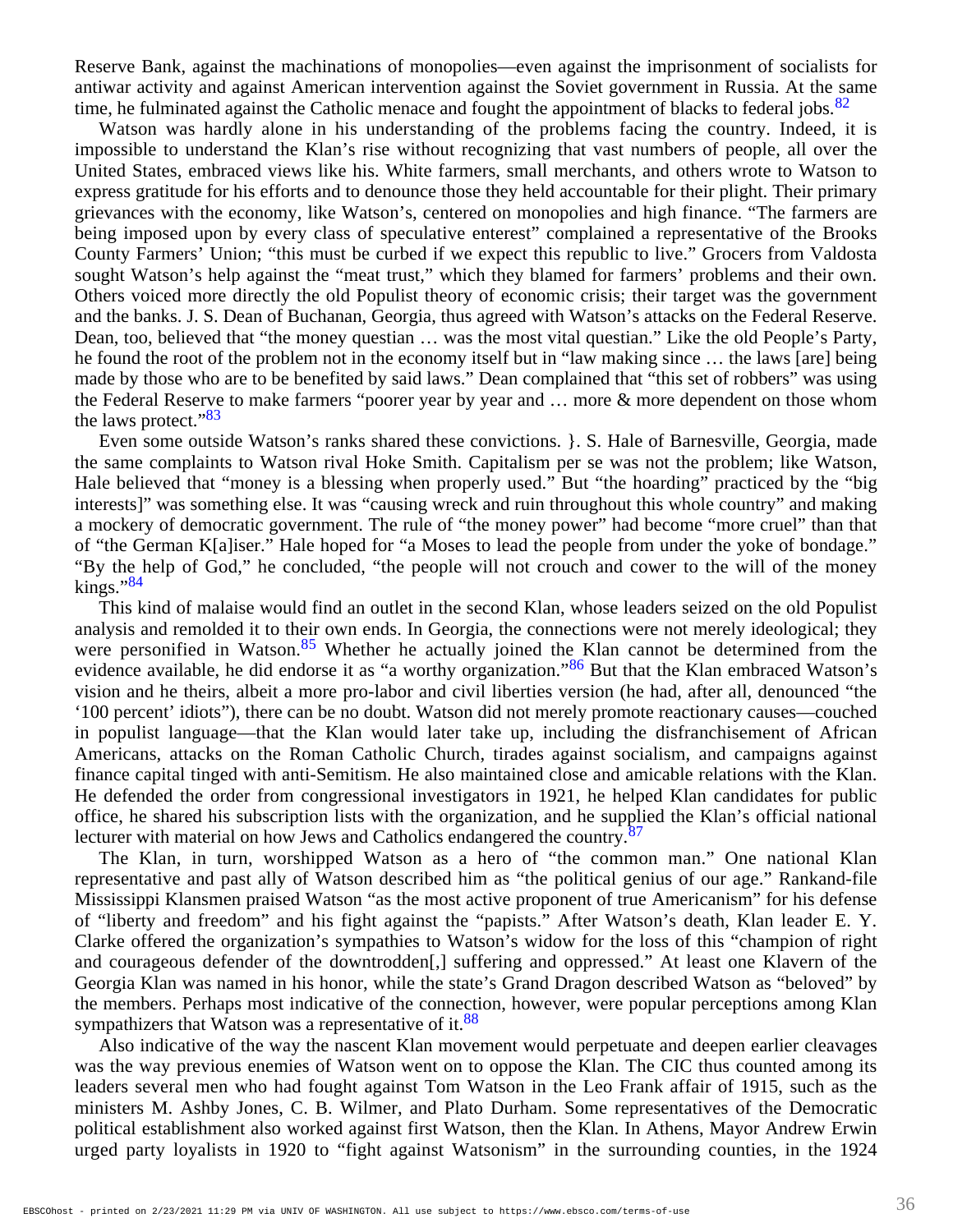Democratic Party national convention, he was the only Georgia delegate to support an anti-Klan platform. Less courageously, a few other prominent local figures followed the same trajectory.<sup>89</sup>

Such opponents of Watson and the Klan tended to have more cosmopolitan economic interests than their peers, particularly in attracting outside investors to Georgia. University of Georgia president David Crenshaw Barrow, for example, the first to sign a 1921 Athens anti-Klan petition, was also a supporter of Woodrow Wilson, the Federal Reserve, and the League of Nations. "A liberal attitude is required to attract new residents," explained Atlantan Walter Taylor, one of the components of which was "a willingness to stop trying to regulate others' lives." These frictions were not only longstanding, but political in the most basic sense of the term: conflict over who should wield power and how. When some of those who felt they had a right to power found themselves ignored, they resorted to more Machiavellian tactics of getting their way, violence among them.

That in the circumstances of the late 1910s and 1920s some men would turn to force should not surprise us. European historians and sociologists have long recognized the use of collective violence as a tool to readjust relations of power. "Violence flows from politics," writes Charles Tilly; "more precisely from political change." One can expect outbreaks, he suggests, at "those historical moments when the structure of power is changing decisively."<sup>91</sup> Clearly, the postwar years constituted such a moment.

In adopting collective violence to achieve their ends, Klansmen could draw support from indigenous American vigilante traditions that began even before the Revolution. Foremost among these models were the White Cap bands who periodically came forward to police social relations in the nineteenth-century Southern up-country, in the Midwest, and in frontier communities. Named for the hoods they wore on their night-riding raids, these bands of up-standing white community residents terrorized deviants from their collective sense of right and wrong. Whether the victim of their masked floggings was an adulterous wife, a hard-drinking father, a rapacious businessman, or an ambitious black sharecropper, the object of the White Caps' visit was the same: to enforce the private and public conduct the world of white proprietors like themselves depended on. Rarely were they prosecuted. $92$ 

The night-riding members of the second Klan would operate with a similarly holistic world view, against a similarly broad range of perceived threats, and with similar indemnity. Yet their movement differed from its predecessors in a fundamental way. It was the first national, sustained, and self-consciously ideological vigilante movement in American history. No other White Caps operated on such a scale, for so long, or with such a propaganda apparatus. Such novel coordination and promotion appeared necessary to participants because the paternalistic social relations earlier vigilantism was associated with had so weakened. As individual wage-earning supplanted the petty production of households organized by their male heads, and as class differences grew among both whites and blacks, it became more difficult to present the ascribed hierarchies of race, gender, and age as natural and inevitable. Indeed, many African-American women and men, white women, and youth of both races took advantage of this uncertainty and the resources now available to them to claim new rights. The Klan's scope and frenzy were thus the measure, less of members' power, than of the distance separating them from the provincial, patriarchal world of their dreams.